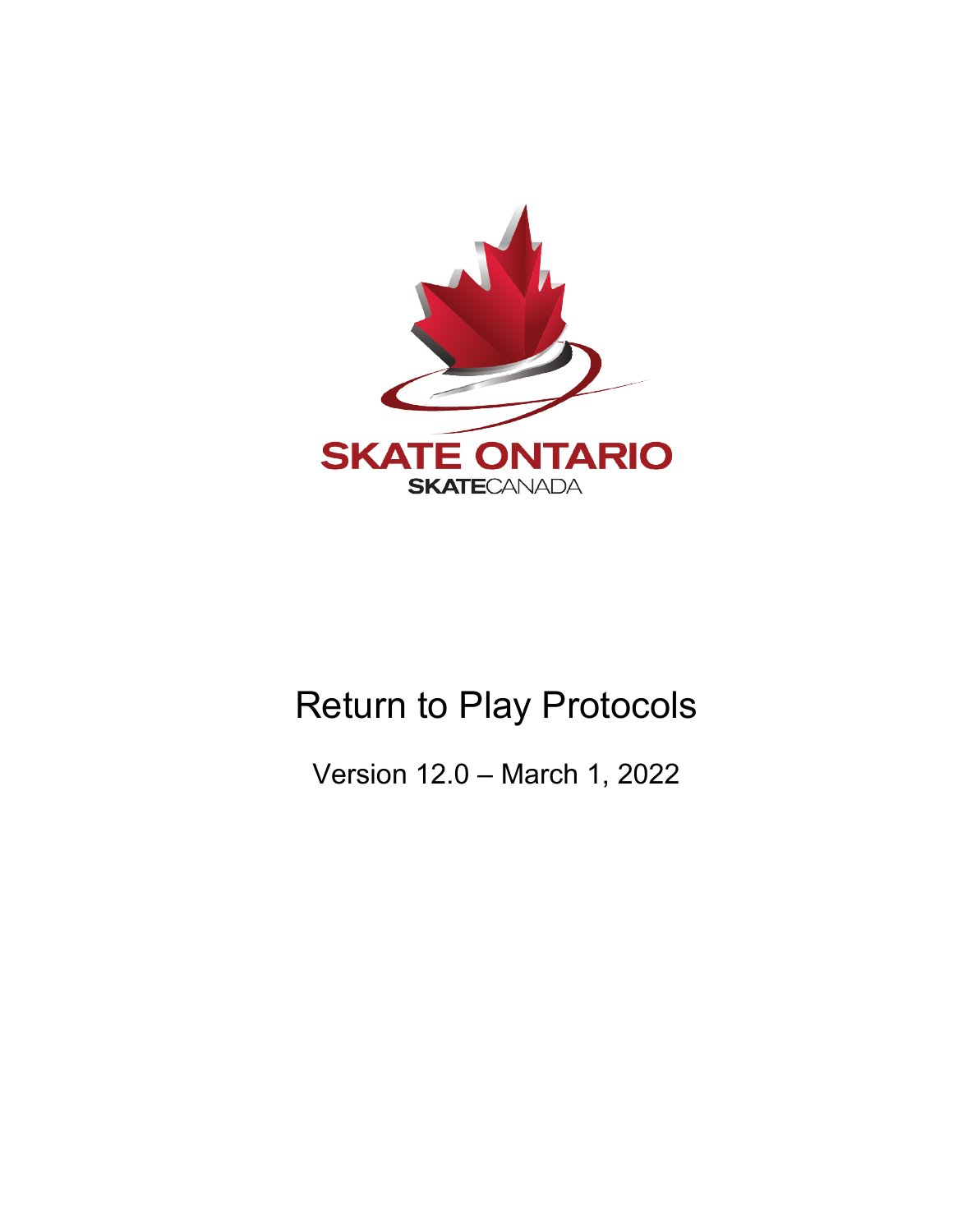

## **Skate Ontario Return to Play Protocols (these "Protocols")**

## **Effective March 1, 2022**

These Protocols are Skate Ontario's rules and policies and are intended to enable a safe return to the sport. These Protocols are based on current Ontario statutes and regulations, current public health requirements and directives, and Skate Ontario's desire to make our sport safe for all. These Protocols may be updated at any time; please be sure that you are referring to the most recent Version which will be posted from time to time on Skate Ontario's website at [www.skateontario.org.](http://www.skateontario.org/) These Protocols are subject to all federal, provincial and municipal laws, regulations, by-laws and orders as they may exist from time to time.

Skate Ontario will communicate in subsequent Versions of these Protocols updated information as it becomes available.

| Area                                                      | <b>Item</b>                        | <b>Protocol</b>                                                                                                                                                                                                                                                                                                                                                                                                                                                                                                                                                                                                                                                                                                                                                                                                                                                                                                                                                                                                                                                                                                                                                       |  |  |
|-----------------------------------------------------------|------------------------------------|-----------------------------------------------------------------------------------------------------------------------------------------------------------------------------------------------------------------------------------------------------------------------------------------------------------------------------------------------------------------------------------------------------------------------------------------------------------------------------------------------------------------------------------------------------------------------------------------------------------------------------------------------------------------------------------------------------------------------------------------------------------------------------------------------------------------------------------------------------------------------------------------------------------------------------------------------------------------------------------------------------------------------------------------------------------------------------------------------------------------------------------------------------------------------|--|--|
| Club / Skating<br><b>School Operations</b><br>$CSO - 001$ | Compliance with<br>regulations     | All figure skating activities must adhere to all federal, provincial, and<br>municipal laws, regulations, by-laws and orders as they may exist from<br>time to time. This includes but is not limited to compliance with:<br>Physical distancing measures<br>Health and safety regulations<br>Facility capacity limits<br>Skate Canada rules, policies and procedures<br>$\bullet$<br>Skate Ontario rules, policies and procedures<br>All Safe Sport policies and procedures<br>Applicable occupational health and safety requirements                                                                                                                                                                                                                                                                                                                                                                                                                                                                                                                                                                                                                                |  |  |
| Club / Skating<br>School<br>Operations<br>$CSO - 002$     | Compliance with these<br>Protocols | Each club, skating school and coach conducting training (including on<br>rented non-club ice) must implement and comply with the current<br>Version of these Protocols. Each club, skating school and coach is also<br>responsible for implementing and complying with any updated Version of<br>these Protocols as posted from time to time.<br>The Acknowledgement, Release, Indemnity, and Assumption of Risk<br>regarding COVID-19 form provided as part of these Protocols must<br>be completed by each participant in club or skating school activities<br>(including staff, skaters, coaches, choreographers, and volunteers).<br>This form must be completed prior to the start of participation in club<br>or skating school activities. This form is required to be completed by<br>each participant once per year. The club or skating school must keep<br>this form on-file for each participant for a minimum of 2 years. It is<br>not necessary to submit this to Skate Ontario, but it may be<br>requested by Skate Ontario at any time.<br>Any non-implementation or non-compliance may have consequences<br>and could jeopardize insurance coverage. |  |  |

## **Club and Skating School Operations**

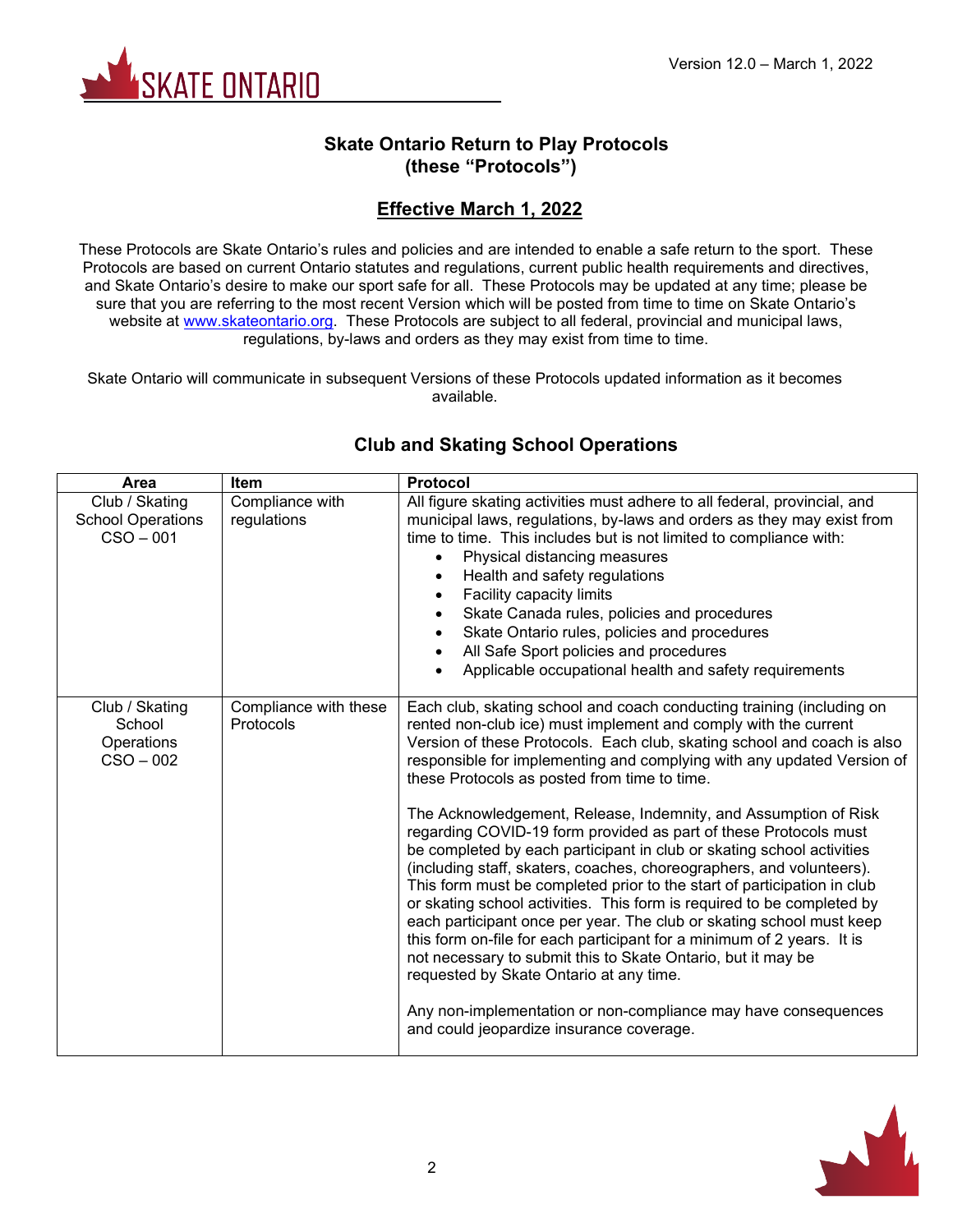

| Area                                                  | Item                                    | Protocol                                                                                                                                                                                                                                                                                                                                                                                                                                                                                                                                                                                                                                                                                                                                                                                                                                                                                                                                                                                                                                                                                                                                                                                                                                                                                                                                                                                     |  |
|-------------------------------------------------------|-----------------------------------------|----------------------------------------------------------------------------------------------------------------------------------------------------------------------------------------------------------------------------------------------------------------------------------------------------------------------------------------------------------------------------------------------------------------------------------------------------------------------------------------------------------------------------------------------------------------------------------------------------------------------------------------------------------------------------------------------------------------------------------------------------------------------------------------------------------------------------------------------------------------------------------------------------------------------------------------------------------------------------------------------------------------------------------------------------------------------------------------------------------------------------------------------------------------------------------------------------------------------------------------------------------------------------------------------------------------------------------------------------------------------------------------------|--|
| Club / Skating<br>School<br>Operations<br>$CSO - 003$ | COVID-19<br>Education                   | Each club and skating school must ensure that staff, coaches, skaters,<br>parents, members, and volunteers receive education on new safety and<br>hygiene protocols within the club / skating school as well as Government-<br>approved information on ways to limit the spread of COVID-19 including:<br>Respiratory etiquette<br>Hand hygiene<br>$\bullet$<br>Physical distancing<br>$\bullet$<br>Use of Personal Protective Equipment (e.g. masks or face<br>coverings)                                                                                                                                                                                                                                                                                                                                                                                                                                                                                                                                                                                                                                                                                                                                                                                                                                                                                                                   |  |
|                                                       |                                         | Note: Please see Appendix A for samples of these education tools                                                                                                                                                                                                                                                                                                                                                                                                                                                                                                                                                                                                                                                                                                                                                                                                                                                                                                                                                                                                                                                                                                                                                                                                                                                                                                                             |  |
| Club / Skating<br>School<br>Operations<br>CSO - 004   | $COVID-19$<br>Response Plan             | Each club and skating school must develop a COVID-19 Response Plan<br>which must include provisions:<br>1. Ensuring the implementation of health and safety guidelines that<br>comply with all public health regulations<br>2. Establishing a protocol to address situations where individuals become<br>unwell or show signs of COVID-19 symptoms during club or skating<br>school activities<br>3. Establishing a protocol for individuals to report to club and skating<br>school members and external stakeholders (i.e. Skate Ontario, facility<br>management) if they have developed, or been exposed to someone<br>with COVID-19 symptoms<br>4. Establishing a protocol for the club or skating school to inform staff,<br>coaches, skaters, parents, members, and volunteers if there has been<br>an exposure to COVID-19 within the club or skating school<br>5. Establishing procedures to modify, restrict, postpone, or cancel<br>training sessions or other activities based on the evolving COVID-19<br>pandemic<br>6. Establishing a communication plan to keep staff, coaches, skaters,<br>parents, members, and volunteers informed during Return to Play<br>stages<br>7. Establishing a protocol for staff, coaches, skaters, parents, members,<br>and volunteers after a COVID-19 diagnosis<br>Note: Please see Appendix B for sample COVID-19 Response Plan<br>protocols |  |
| Club / Skating<br>School<br>Operations<br>$CSO - 005$ | Club / Skating<br><b>School Offices</b> | All club administrative activities should be conducted on-line and virtually<br>whenever possible.                                                                                                                                                                                                                                                                                                                                                                                                                                                                                                                                                                                                                                                                                                                                                                                                                                                                                                                                                                                                                                                                                                                                                                                                                                                                                           |  |
| Club / Skating<br>School<br>Operations<br>CSO - 006   | Scheduling                              | Scheduling of on-ice sessions should be done on-line. Coordination with<br>the relevant facility may be required in order to ensure staggered time<br>between each session in order to allow for requisite cleaning and sanitizing<br>of or by the facility between different user groups.                                                                                                                                                                                                                                                                                                                                                                                                                                                                                                                                                                                                                                                                                                                                                                                                                                                                                                                                                                                                                                                                                                   |  |
| Club / Skating<br>School<br>Operations<br>CSO - 007   | Multiple facilities                     | Coaching and skating at multiple locations are strongly discouraged. Clubs<br>and skating schools may ask skaters, coaches, or choreographers to inform<br>them if they are attending training sessions in multiple locations. Individuals<br>should consider the following:<br>Use new mask or face covering and gloves at each location<br>$\bullet$<br>Managing schedules to avoid entering different facilities on the<br>$\bullet$<br>same day                                                                                                                                                                                                                                                                                                                                                                                                                                                                                                                                                                                                                                                                                                                                                                                                                                                                                                                                          |  |

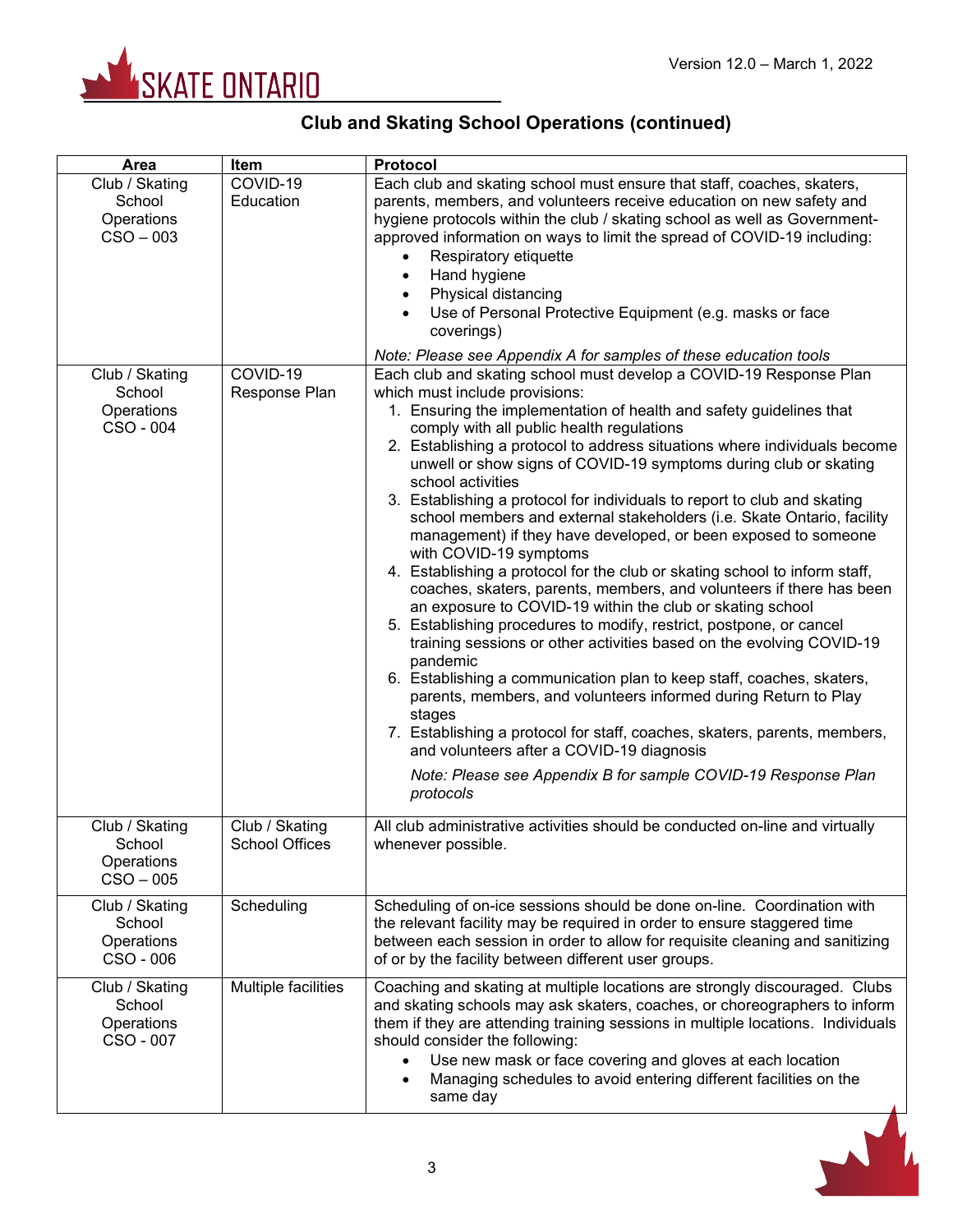

| Area                                                     | Item                                                                      | Protocol                                                                                                                                                                                                                                                                                                                                                                                                                                                                                                                                                                                                                                                                                                                                                                                                                                                                                                                                                                                                                                                                                |  |  |  |
|----------------------------------------------------------|---------------------------------------------------------------------------|-----------------------------------------------------------------------------------------------------------------------------------------------------------------------------------------------------------------------------------------------------------------------------------------------------------------------------------------------------------------------------------------------------------------------------------------------------------------------------------------------------------------------------------------------------------------------------------------------------------------------------------------------------------------------------------------------------------------------------------------------------------------------------------------------------------------------------------------------------------------------------------------------------------------------------------------------------------------------------------------------------------------------------------------------------------------------------------------|--|--|--|
| Club / Skating<br>School<br>Operations<br>$CSO - 008$    | <b>Facility Coordination</b>                                              | Each club and skating school must coordinate with the relevant facility in<br>order to ensure compliance with these Protocols. This includes at minimum:<br>Implementing effective measures to manage the flow of traffic in<br>and out of the facility<br>Ensuring that any person who enters or uses the facility maintains a<br>physical distance of at least 2m from any other person who is using<br>the facility unless they are from the same household, or they are<br>authorized in Step 3 of Ontario's COVID-19 Roadmap to Reopen to<br>be closer than two metres from each other<br>Scheduling and implementing cleaning between each training group<br>$\bullet$<br>on the ice or the use of any other facility<br>Wiping down / sanitizing high touch areas such as entry / exit doors<br>$\bullet$<br>to the ice, etc.<br>Facilitating compliance by the facility operator with the advice,<br>recommendations, and instructions of public health officials,<br>including any advice, recommendations or instructions on physical<br>distancing, cleaning or disinfecting |  |  |  |
| Club / Skating<br>School<br>Operations<br>CSO - 009      | Self-screening<br>measures                                                | All individuals taking part in club / skating school activities must self-screen<br>in accordance with current public heath guidelines before each training<br>session. Individuals must not attend any training sessions or club activities<br>if they:<br>Exhibit any COVID-19 symptoms, such as a fever, cough, difficulty<br>breathing, or other symptoms identified by health experts<br>Have been in contact with someone with an active case of COVID-<br>19 and are required by provincial guidelines to self-isolate<br>Have returned from travel outside of Canada and been advised<br>$\bullet$<br>they are required to quarantine.<br>Individuals who are considered a vulnerable or at-risk (individuals over 70<br>years, weakened immune system or medical conditions such as heart<br>disease, lung disease, cancer etc.) should strongly consider their<br>participation in club/skating school activities.                                                                                                                                                            |  |  |  |
| Club / Skating<br>School<br><b>Operations</b><br>CSO-010 | <b>Health Screening</b><br>and Vaccination<br>Screening of<br>Individuals | Conduct a screening protocol whereby individuals are screened on a daily<br>basis prior to participation in any club or skating school activities. This<br>screening may be conducted on-line, verbally or using printed forms. Clubs<br>and skating schools should coordinate with their facility to ensure the<br>execution of daily health screening is robust and follows all public health<br>guidelines. Screening is not required to be duplicated by clubs or skating<br>schools if already being undertaken by a facility.<br>When skating is taking place on rented ice in a non-club setting, the coach<br>is responsible for ensuring this screening is taking place.                                                                                                                                                                                                                                                                                                                                                                                                       |  |  |  |

## **Club and Skating School Operations (continued)**

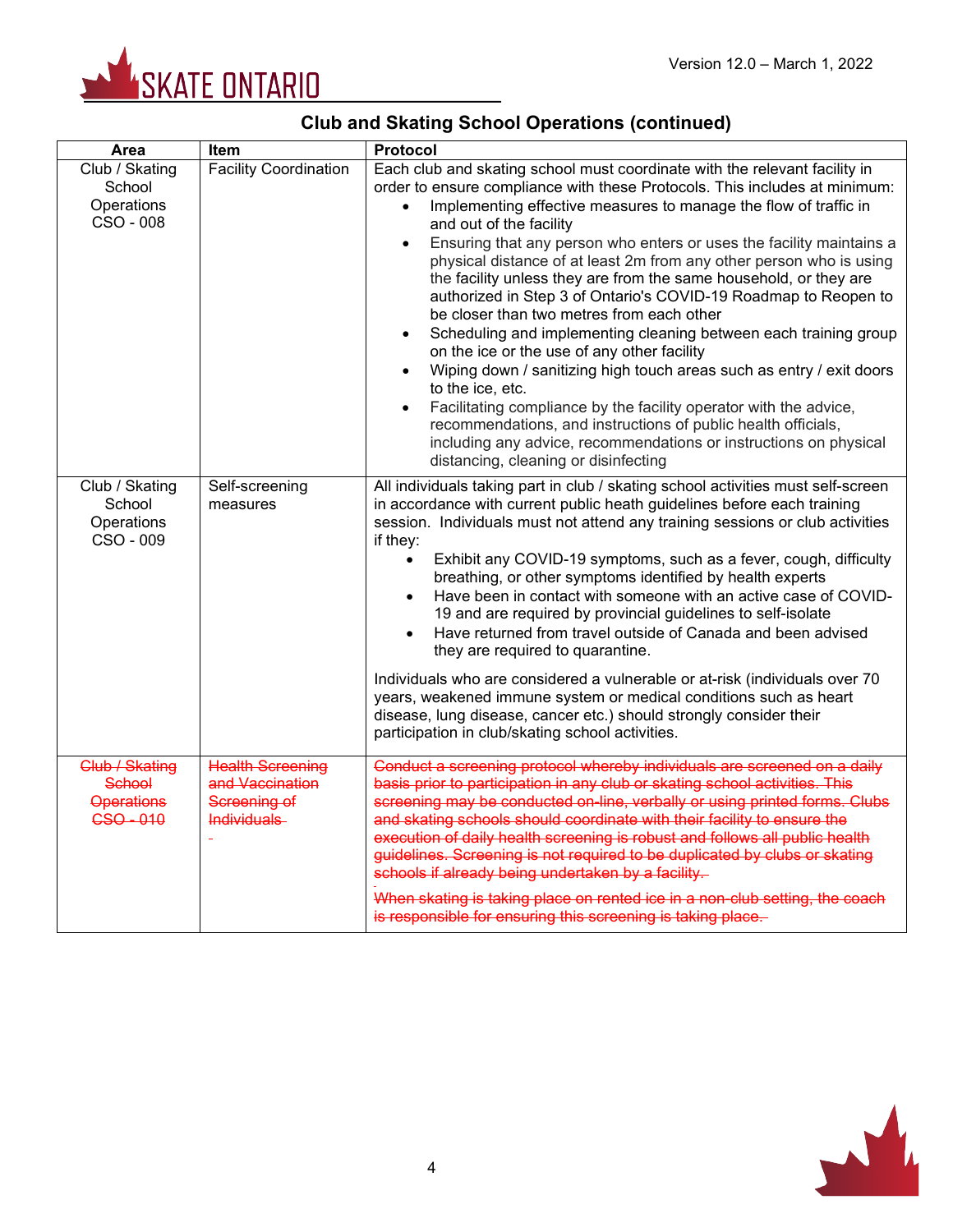

## **Club and Skating School - Programming**

| Area                                                        | Item                   | <b>Protocol</b>                                                                                                                                                                                                                                                                                                                                                                                                                                                                                                                                                                                                                                                                                                                                                                                                                                                                                                                                                                                                                                                                                                                                         |
|-------------------------------------------------------------|------------------------|---------------------------------------------------------------------------------------------------------------------------------------------------------------------------------------------------------------------------------------------------------------------------------------------------------------------------------------------------------------------------------------------------------------------------------------------------------------------------------------------------------------------------------------------------------------------------------------------------------------------------------------------------------------------------------------------------------------------------------------------------------------------------------------------------------------------------------------------------------------------------------------------------------------------------------------------------------------------------------------------------------------------------------------------------------------------------------------------------------------------------------------------------------|
| Club / Skating<br>School<br>Programming<br>CSP - 001        | Programming            | In Step 3 of Ontario's COVID-19 Roadmap to Reopen, clubs and skating<br>schools may offer all Skate Canada and club skating programs provided they<br>follow the relevant provincial, local and facility requirements and the<br>programs are taking place within the permitted facility capacity limits.                                                                                                                                                                                                                                                                                                                                                                                                                                                                                                                                                                                                                                                                                                                                                                                                                                               |
|                                                             |                        | <b>Competitive Skate</b> - Pre-Novice, Novice, Junior and Senior - Singles, Pairs<br>and Ice Dance.<br>STARSkate - STAR 5 to Gold, Pre-Juvenile, Juvenile and Adult - Singles,<br>Pairs and Ice Dance<br><b>STAR 1-4 - All disciplines</b><br>SYS - All levels<br><b>CanPowerSkate</b><br><b>CanSkate</b><br><b>Special Olympics</b><br>Programs must be executed within the program delivery standards as set by<br>Skate Canada.<br>Special Olympic Return to Programming protocols can be found<br>at https://www1.specialolympicsontario.com/return-to-program/                                                                                                                                                                                                                                                                                                                                                                                                                                                                                                                                                                                     |
|                                                             |                        |                                                                                                                                                                                                                                                                                                                                                                                                                                                                                                                                                                                                                                                                                                                                                                                                                                                                                                                                                                                                                                                                                                                                                         |
| Club / Skating<br>School<br>Programming<br><b>CSP - 002</b> | <b>Assessment Days</b> | Assessment Days may proceed with the approval of Skate Ontario following<br>all established guidelines and protocols. The following guidelines must be<br>followed:<br>Evaluators must be scheduled by Skate Ontario<br>$\bullet$<br>Evaluators are required to self-screen in accordance with current<br>public health guidelines prior to their participation in an Assessment<br>Day. Evaluators are also required to follow the guidance contained<br>within CSO-009 - Self Screening Measures<br>Physical distancing measures between the Evaluator and skaters,<br>$\bullet$<br>coaches and volunteers must be maintained at all times during the<br>Assessment Day<br>Clubs must follow all guidelines with respect to training group sizes<br>during an Assessment Day<br>Attention should be paid to ensure that the area where the Evaluator<br>will be located has been sanitized prior to their arrival<br>Skate Ontario Assessment Days may resume on January 31, 2022<br>$\bullet$<br>Clubs/skating schools may book Assessment Days through their<br>Club/Skating School account on Better Impact (Digital Tool for Assessment<br>Days). |

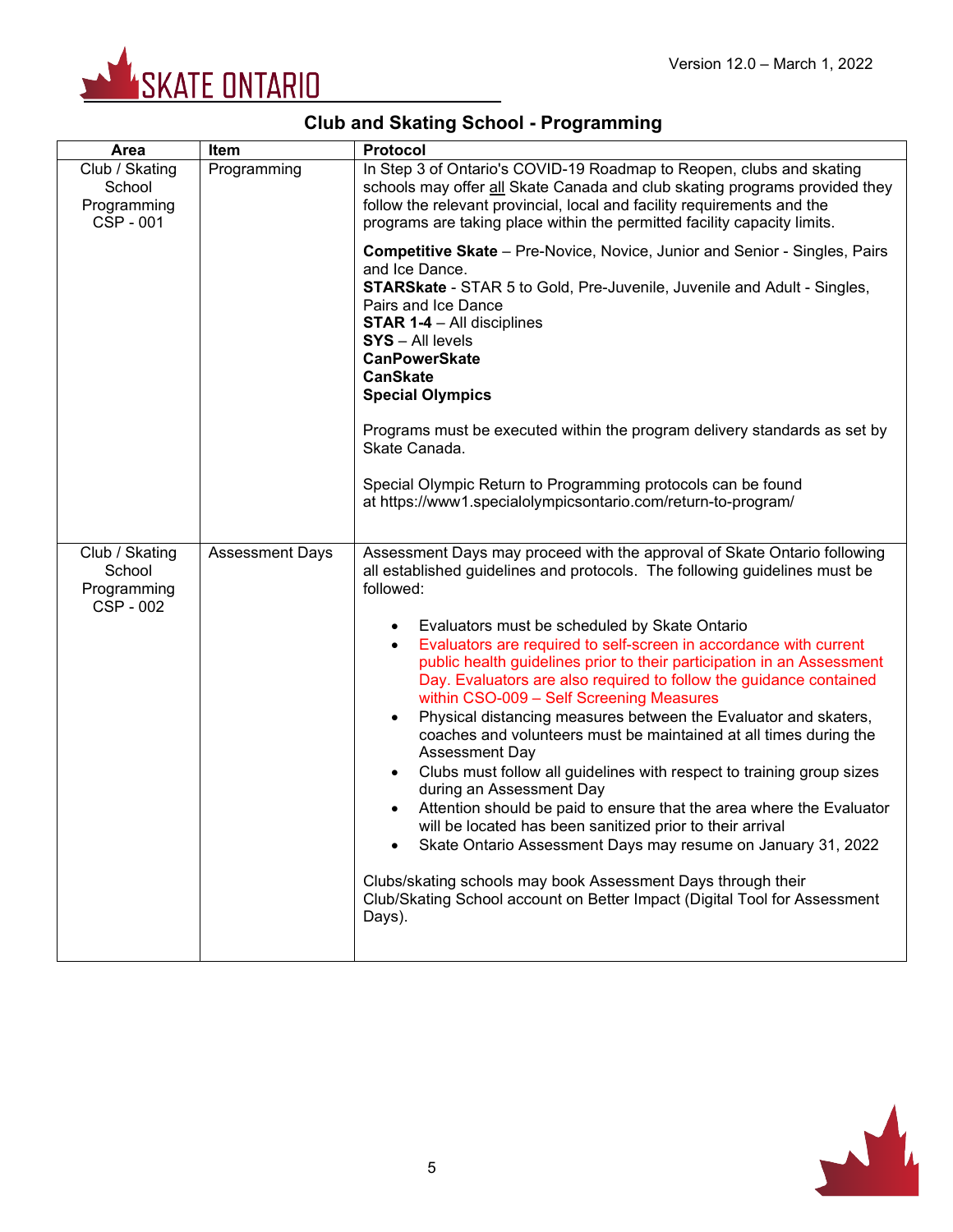

# **Club and Skating School – Programming (continued)**

| Area                                                   | Item                                      | <b>Protocol</b>                                                                                                                                                                                                                                                             |  |  |
|--------------------------------------------------------|-------------------------------------------|-----------------------------------------------------------------------------------------------------------------------------------------------------------------------------------------------------------------------------------------------------------------------------|--|--|
| Club / Skating<br>School<br>Programming<br>$CSP - 003$ | Limitations on size<br>of training groups | In Step 3 of Ontario's COVID-19 Roadmap to Reopen, all training sessions<br>must be executed in a manner that follows provincial, local public health and<br>facility guidelines. Training sessions must take place according to the<br>permitted facility capacity limits. |  |  |
|                                                        |                                           | Programs must be executed within the program delivery standards as set by<br>Skate Canada.                                                                                                                                                                                  |  |  |
|                                                        |                                           | Clubs must consider size of ice surface, level of skaters, facility access and<br>facility capacity when determining numbers for their sessions.                                                                                                                            |  |  |
|                                                        |                                           | Skate Ontario will communicate in subsequent Versions of these Protocols<br>updated information as it becomes available.                                                                                                                                                    |  |  |
| Club / Skating<br>School                               | Pairs and Ice<br>Dance                    | In Step 3 of Ontario's COVID-19 Roadmap to Reopen, Pairs / Ice Dance<br>couples must follow the guidelines below in training:                                                                                                                                               |  |  |
| Programming<br>$CSP - 004$                             |                                           | Physical distancing is not required between pair and ice dance<br>skaters<br>Skaters are encouraged to continue hand hygiene practices by<br>sanitizing their hands before and after all training sessions where<br>contact has taken place                                 |  |  |
| Club / Skating<br>School<br>Programming                | Synchronized<br>Skating                   | In Step 3 of Ontario's COVID-19 Roadmap to Reopen, Synchronized Skating<br>teams must follow the guidelines below in training:                                                                                                                                              |  |  |
| <b>CSP - 005</b>                                       |                                           | SYS teams may train together as a whole team with no physical<br>distancing required                                                                                                                                                                                        |  |  |

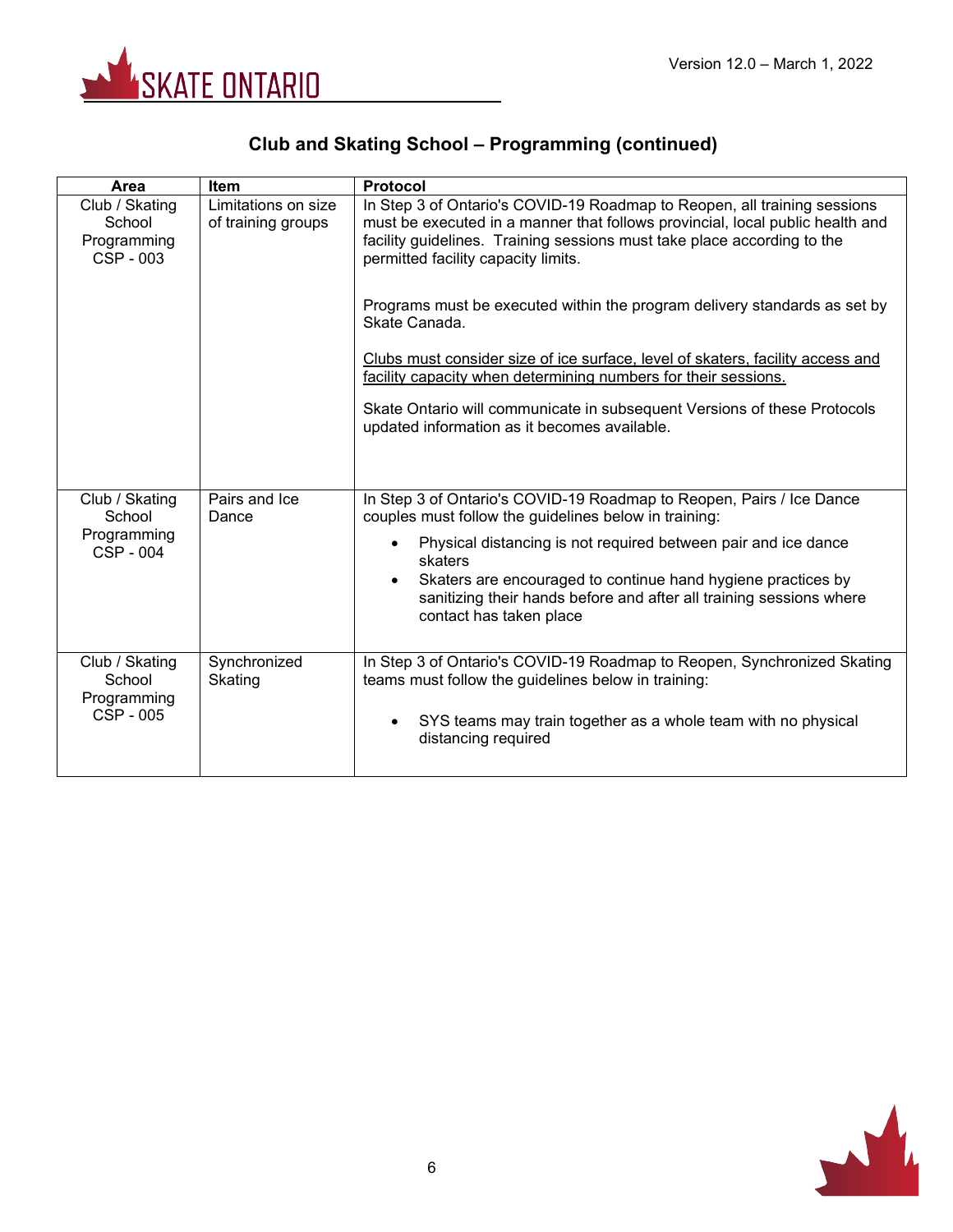

## **Off-Ice Activities**

| Area                                     | Item                                    | <b>Protocol</b>                                                                                                                                                                                                                                                                                                                                                                                                                                                                                                                                                                                                                                                                                                                                                                                |  |
|------------------------------------------|-----------------------------------------|------------------------------------------------------------------------------------------------------------------------------------------------------------------------------------------------------------------------------------------------------------------------------------------------------------------------------------------------------------------------------------------------------------------------------------------------------------------------------------------------------------------------------------------------------------------------------------------------------------------------------------------------------------------------------------------------------------------------------------------------------------------------------------------------|--|
| <b>Off-Ice Activities</b><br>$OFA - 001$ | Facility access and<br>traffic flow     | Individuals shall follow facility guidelines by using designated entry<br>and exit doors in the facility and any guidelines to manage the flow<br>of people within the facility.                                                                                                                                                                                                                                                                                                                                                                                                                                                                                                                                                                                                               |  |
| <b>Off-Ice Activities</b><br>$OFA - 002$ | Spectators                              | Clubs/skating schools must follow the facility guidelines with respect<br>to spectators including any physical distancing, vaccination and<br>mask or face covering requirements.                                                                                                                                                                                                                                                                                                                                                                                                                                                                                                                                                                                                              |  |
| <b>Off-Ice Activities</b><br>$OFA - 003$ | Personal Hygiene                        | Individuals should wash / sanitize hands upon entry to facility.                                                                                                                                                                                                                                                                                                                                                                                                                                                                                                                                                                                                                                                                                                                               |  |
| <b>Off-Ice Activities</b><br>$OFA - 004$ | Warm-up / Cool down                     | Warm-ups and cool downs may be conducted inside and outside of<br>the facility following facility. In Step 3 of Ontario's COVID-19<br>Roadmap to Reopen, there is no requirement for physical<br>distancing when engaged in sports or games at an indoor or<br>outdoor facility.                                                                                                                                                                                                                                                                                                                                                                                                                                                                                                               |  |
| <b>Off-Ice Activities</b><br>$OFA - 005$ | <b>Personal Protective</b><br>Equipment | Individuals must follow Provincial and local public health guidelines<br>with respect to wearing masks and face coverings within indoor<br>facilities.<br>Coaches:<br>Required to follow all provincial and facility regulations with<br>respect to wearing a mask or face covering when in an<br>indoor facility.<br>Coaches are permitted to temporarily remove their mask or<br>$\bullet$<br>face covering when engaged in athletic or fitness activity.<br>(i.e. leading an off-ice fitness class)<br>Skaters:<br>Required to follow all provincial and facility regulations with<br>respect to wearing a mask or face covering when in an<br>indoor facility.<br>Skaters are permitted to temporarily remove their mask or<br>face covering when engaged in athletic or fitness activity. |  |
| <b>Off-Ice Activities</b><br>$OFA - 006$ | <b>Dressing Rooms</b>                   | Skaters are encouraged to arrive at the arena in their skating<br>clothes. Facilities may provide access to dressing rooms and are<br>required to ensure that any of these areas that are open to the<br>public are cleaned and disinfected as frequently as is necessary to<br>maintain a sanitary condition.                                                                                                                                                                                                                                                                                                                                                                                                                                                                                 |  |
| <b>Off-Ice Activities</b><br>OFA-007     | Skates On /Off                          | Skaters should follow facility guidelines regarding physical<br>distancing and wearing of masks or face coverings when using<br>areas the facility has made available for putting skates on and off.                                                                                                                                                                                                                                                                                                                                                                                                                                                                                                                                                                                           |  |
| <b>Off-Ice Activities</b><br>$OFA - 008$ | Personal Items                          | Individuals should consider leaving personal items like skating bags<br>in the relevant individual's vehicle if available (in a safe and secure<br>location) and where possible, not be brought into the arena.                                                                                                                                                                                                                                                                                                                                                                                                                                                                                                                                                                                |  |
| <b>Off-Ice Activities</b><br>OFA-009     | Entry / Exit from ice                   | Skaters must follow physical distancing protocols while waiting to<br>enter and exit the ice. Individuals from the same household are not<br>required to follow physical distancing requirements.                                                                                                                                                                                                                                                                                                                                                                                                                                                                                                                                                                                              |  |
| <b>Off-Ice Activities</b><br>$OFA - 010$ | Off-Ice Classes                         | Off-ice classes may be conducted inside and outside of the facility.<br>In Step 3 of Ontario's COVID-19 Roadmap to Reopen, there is no<br>requirement for physical distancing when engaged in sports or<br>games at an indoor or outdoor facility.                                                                                                                                                                                                                                                                                                                                                                                                                                                                                                                                             |  |

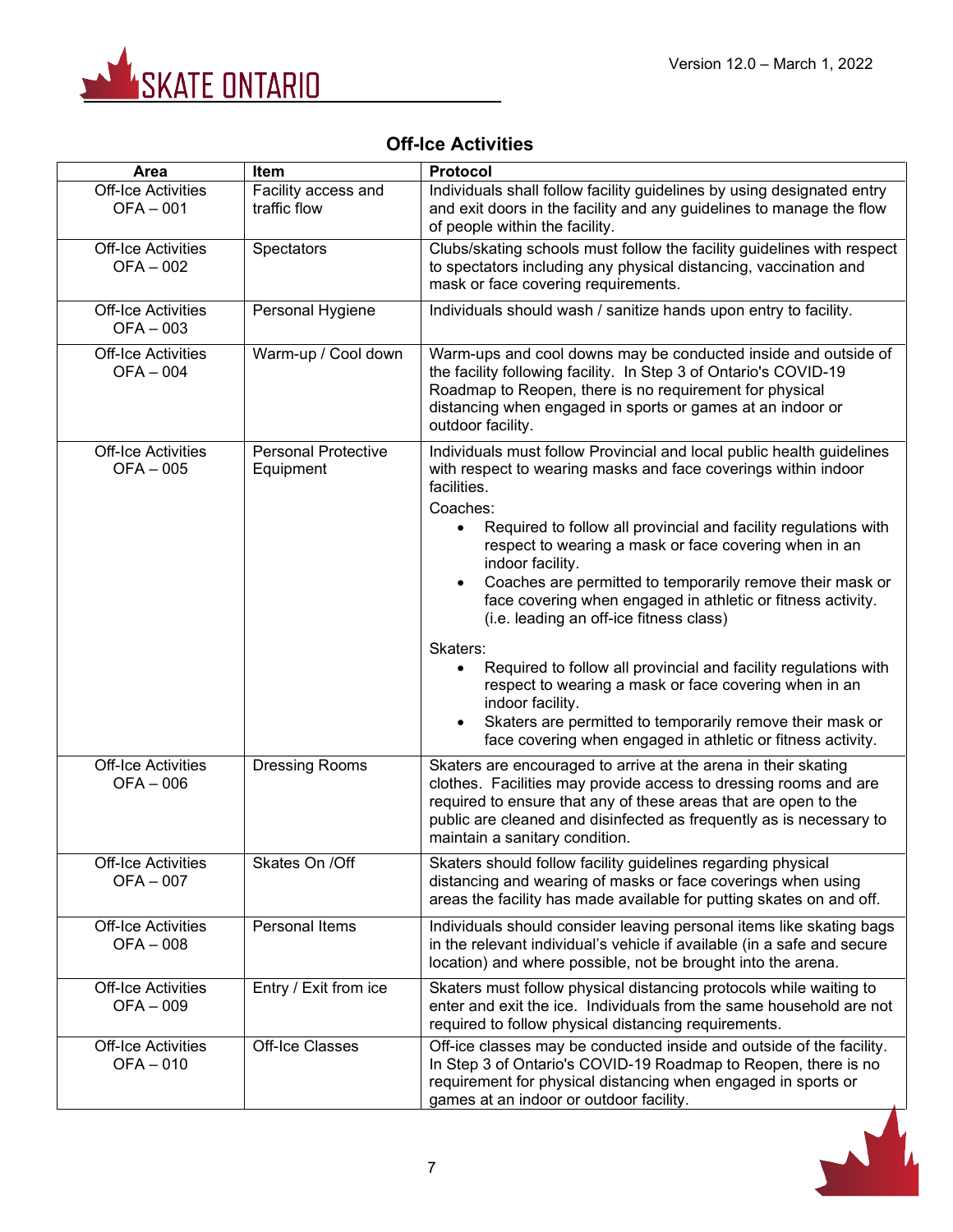

 $\overline{\phantom{a}}$ 

 $\sqrt{ }$ 

| <b>On-Ice Activities</b>                   |                                         |                                                                                                                                                                                                                                                                                                                                                                                                                                                                                                                                                                                                                                                                                                                          |  |
|--------------------------------------------|-----------------------------------------|--------------------------------------------------------------------------------------------------------------------------------------------------------------------------------------------------------------------------------------------------------------------------------------------------------------------------------------------------------------------------------------------------------------------------------------------------------------------------------------------------------------------------------------------------------------------------------------------------------------------------------------------------------------------------------------------------------------------------|--|
| <b>Area</b>                                | <b>Item</b>                             | Protocol                                                                                                                                                                                                                                                                                                                                                                                                                                                                                                                                                                                                                                                                                                                 |  |
| <b>On-Ice Activities</b><br><b>ONA-001</b> | <b>Personal Protective</b><br>Equipment | Individuals must follow local public health guidelines with respect to<br>wearing masks and face coverings within indoor facilities.                                                                                                                                                                                                                                                                                                                                                                                                                                                                                                                                                                                     |  |
|                                            |                                         | Coaches:<br>Required to follow all provincial and facility regulations with<br>$\bullet$<br>respect to wearing a mask or face covering while coaching<br>in an indoor facility.<br>Coaches are permitted to temporarily remove their mask or<br>$\bullet$<br>face covering when engaged in athletic or fitness activity.<br>(i.e. leading an on-ice class, partnering dances)<br>Skaters:<br>Required to follow all provincial and facility regulations with<br>$\bullet$<br>respect to wearing a mask or face covering when in an<br>indoor facility.<br>Skaters are permitted to temporarily remove their mask<br>$\bullet$<br>when engaged in athletic or fitness activity.                                           |  |
| <b>On-Ice Activities</b><br><b>ONA-002</b> | <b>Physical Distancing</b>              | When not actively participating in skating, individuals are required to<br>maintain a physical distance of at least 2m from any other person<br>during the session. Individuals from the same household are not<br>required to follow physical distancing requirements.                                                                                                                                                                                                                                                                                                                                                                                                                                                  |  |
| <b>On-Ice Activities</b><br><b>ONA-003</b> | Personal Items                          | Skaters are recommended to use individual water bottles, tissue<br>boxes etc. during training sessions. No sharing of these items is<br>permitted.                                                                                                                                                                                                                                                                                                                                                                                                                                                                                                                                                                       |  |
| <b>On-Ice Activities</b><br><b>ONA-004</b> | <b>Playing Music</b>                    | Determine safe way to play music while following physical<br>distancing and hygiene measures. Consider the following:<br>Designating one person per session to play music<br>Providing access to music playing equipment in an open<br>$\bullet$<br>area (i.e. long cord to rinkside for use with phones)<br>Providing sanitizing wipes to be used in between each<br>$\bullet$<br>session or user of music equipment<br>Permitting individuals bring their own speaker for use in<br>playing music                                                                                                                                                                                                                      |  |
| <b>On-Ice Activities</b><br><b>ONA-005</b> | On-Ice Coaching                         | When coaches, choreographers and skaters are actively<br>participating in skating, they are not required to maintain physical<br>distancing of at least 2m from any other person during the session.                                                                                                                                                                                                                                                                                                                                                                                                                                                                                                                     |  |
| <b>On-Ice Activities</b><br><b>ONA-006</b> | <b>Harness</b>                          | The use of harnesses is permitted in the following situations:<br>Mounted and portable harnesses are permitted<br>The skater and coach must wear a mask or face covering<br>at all times when the harness is in use<br>The harness must be disinfected and/or sanitized before<br>and after each use using a spray or wipe<br>The coach/skater should sanitize their hands before and<br>after use<br>Harness lessons should be limited to no more than 15<br>minutes with adequate time allowed in between lessons to<br>disinfect the equipment<br>Consideration could be made to making a secondary<br>disinfected harness or chest strap available in order to<br>more easily rotate skaters between harness lessons |  |

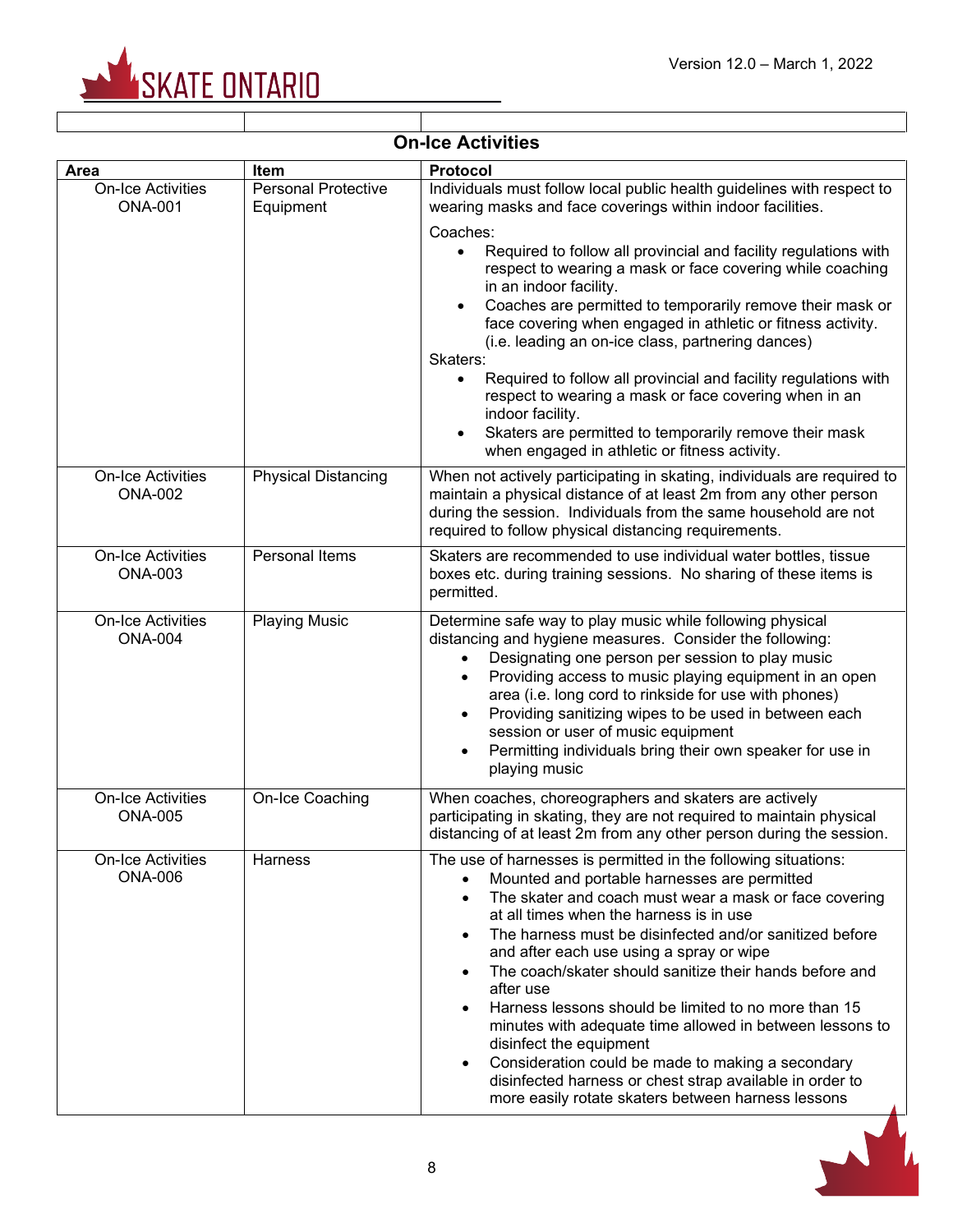

#### **Appendix A: COVID-19 Education Resources**

Clubs/skating schools must ensure that staff, coaches, skaters, parents, members and volunteers receive education on new safety and hygiene protocols within the club / skating school. Members should be sent Government-approved information on ways to limit the spread of COVID-19.

The following links can be sent by clubs/skating schools to their members:

Ontario Public Health Public Resources: [https://www.publichealthontario.ca/en/diseases-and](https://www.publichealthontario.ca/en/diseases-and-conditions/infectious-diseases/respiratory-diseases/novel-coronavirus/public-resources)[conditions/infectious-diseases/respiratory-diseases/novel-coronavirus/public-resources](https://www.publichealthontario.ca/en/diseases-and-conditions/infectious-diseases/respiratory-diseases/novel-coronavirus/public-resources)

The following resources are also available on the Ontario Public Health website. Please ensure you are using the most up-to-date version of these tools by consulting the address above.

| Topic                      | Tool                                                                                                                               |
|----------------------------|------------------------------------------------------------------------------------------------------------------------------------|
| Hand Hygiene               | https://www.publichealthontario.ca/-<br>/media/documents/ncov/factsheet/factsheet-covid-19-hand-<br>hygiene.pdf?la=en              |
| <b>Physical Distancing</b> | https://www.publichealthontario.ca/-<br>/media/documents/ncov/factsheet/factsheet-covid-19-guide-physical-<br>distancing.pdf?la=en |
| How to self-monitor        | https://www.publichealthontario.ca/-/media/documents/ncov/factsheet-<br>covid-19-self-monitor.pdf?la=en                            |
| How to Self-Isolate        | https://www.publichealthontario.ca/-/media/documents/ncov/factsheet-<br>covid-19-how-to-self-isolate.pdf?la=en                     |

Ministry of Health – Ontario: COVID-19 Reference Document for Symptoms:

[http://www.health.gov.on.ca/en/pro/programs/publichealth/coronavirus/docs/2019\\_reference\\_doc\\_symptoms.](http://www.health.gov.on.ca/en/pro/programs/publichealth/coronavirus/docs/2019_reference_doc_symptoms.pdf) [pdf](http://www.health.gov.on.ca/en/pro/programs/publichealth/coronavirus/docs/2019_reference_doc_symptoms.pdf)

Ontario COVID-19 Online Self-assessment Tool <https://covid-19.ontario.ca/self-assessment/>

Ontario COVID-19 Online School Screening Tool: <https://covid-19.ontario.ca/school-screening/>

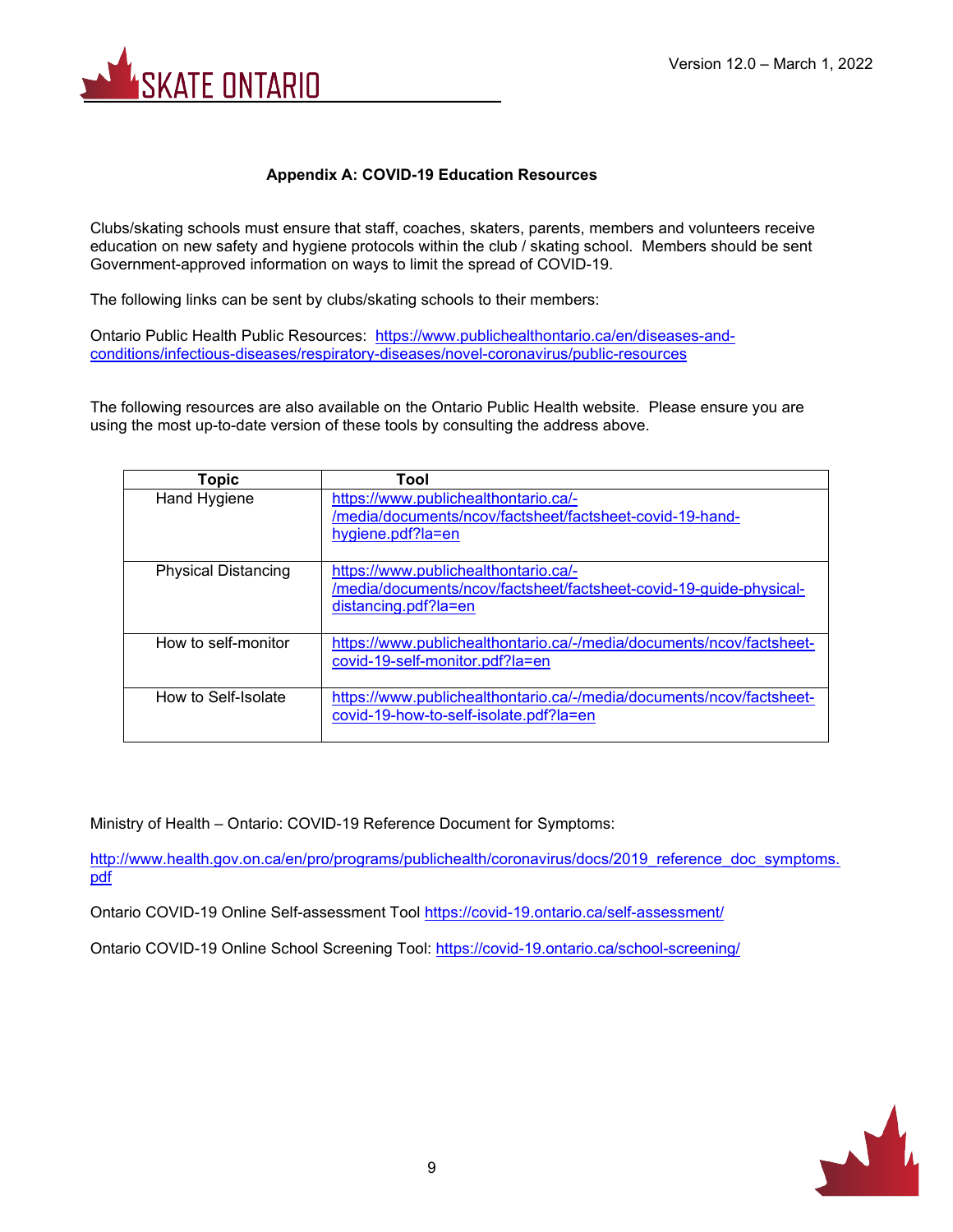

#### **Appendix B: COVID-19 Club Response Plan**

The following draft information has been developed to assist clubs and skating schools develop and implement a COVID-19 Club Response Plan.

#### **Contents**

- 1. Contact list for COVID-19 Club Oversight Group
- 2. Club/skating school COVID-19 Protocols
- 3. Club/skating school COVID-19 Communication Plan

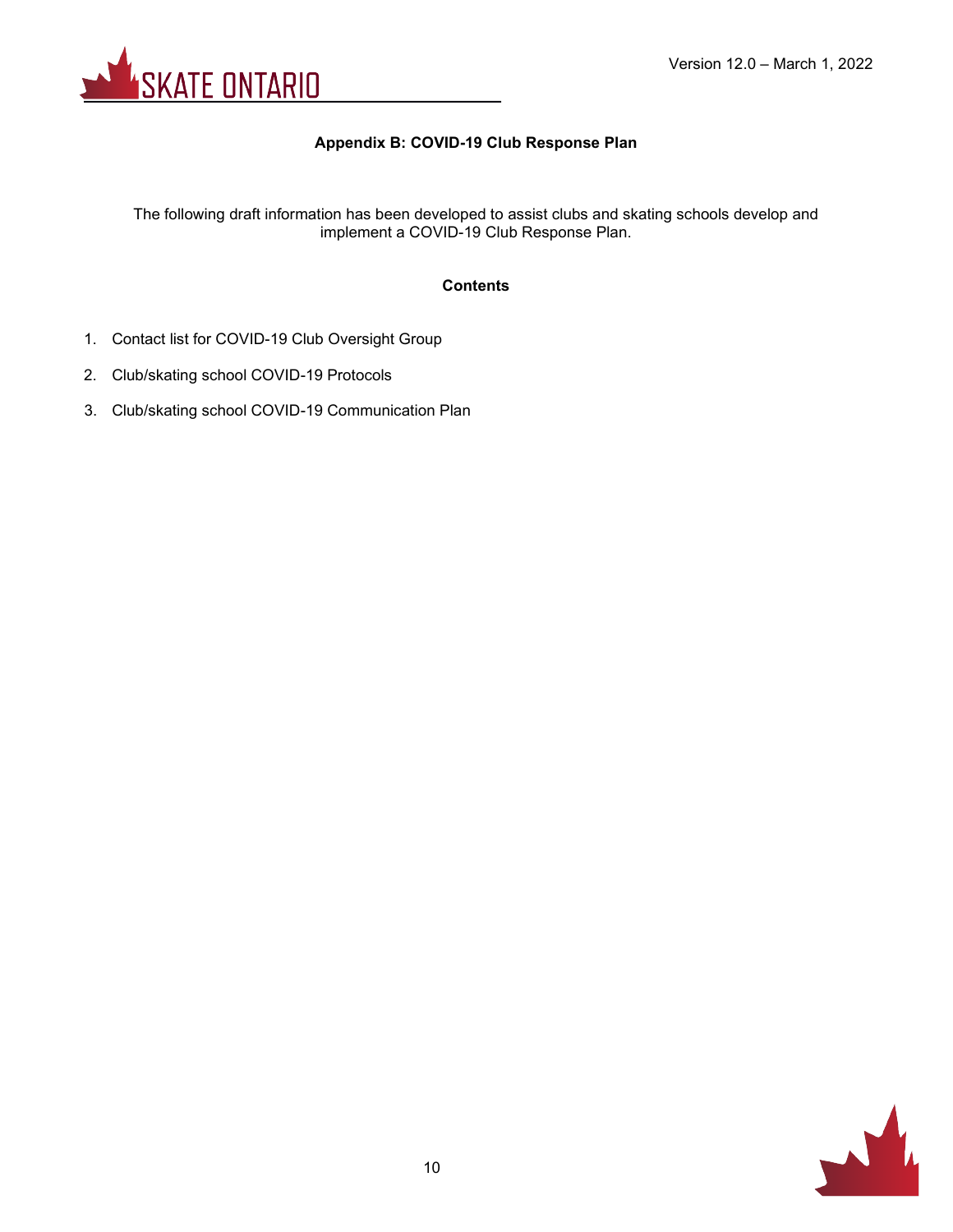

#### **Contact List for Club COVID-19 Oversight Group**

The purpose of this group is to oversee the implementation of safety and health guidelines within the club/skating school. Depending on the size of the club/skating school we recommend 3-5 people aged 18 and older.

This information should be communicated to club/skating school members in an e-mail communication and posted to the club website if applicable. We recommend a minimum of 3 individuals be designated as the COVID-19 Oversight Group.

\*\*\*\*\*\*\*\*\*\*\*\*\*\*\*\*\*\*\*\*\*\*\*\*\*\*\*\*\*\*

Dear Club/Skating School Members,

We would like to inform you of the individuals who will be acting as the COVID-19 Oversight Group as we transition back to skating activities. The following people will comprise this COVID-19 Oversight Group.

| <b>Name</b> | <b>Position</b> | <b>Phone</b> | E-mail |
|-------------|-----------------|--------------|--------|
|             |                 |              |        |
|             |                 |              |        |
|             |                 |              |        |
|             |                 |              |        |
|             |                 |              |        |
|             |                 |              |        |
|             |                 |              |        |
|             |                 |              |        |
|             |                 |              |        |
|             |                 |              |        |

Should you have any questions about any aspects of the Return to Play protocols or other policies and procedures related to COVID-19, please contact one of the individuals above.

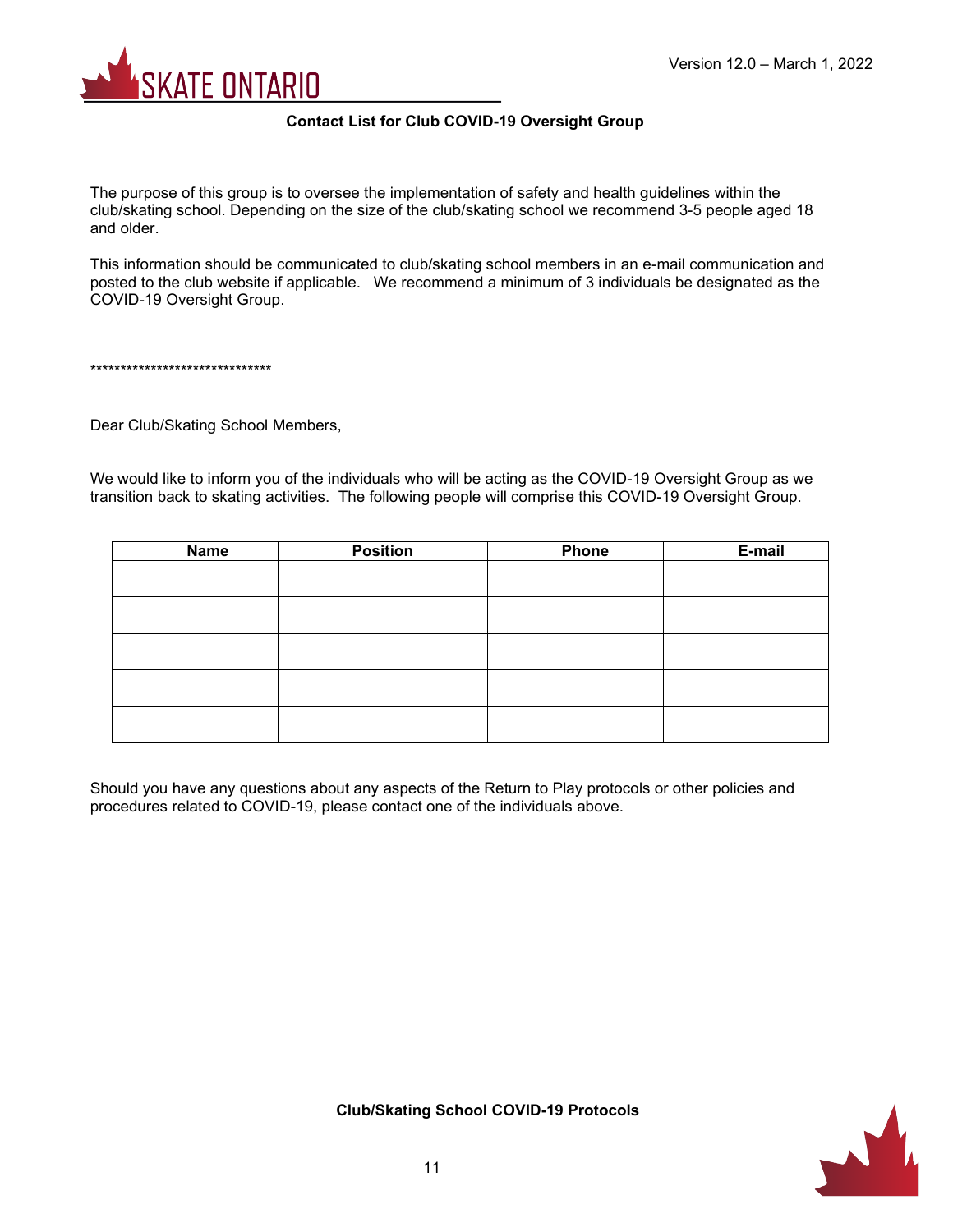

Clubs and skating schools must create and follow a set of protocols to deal with situations related to the COVID-19 pandemic that might occur. These protocols should be included in an e-mail to members before skating activities resume. Clubs and skating schools should also consult with their facility to ensure alignment between facility and club/skating school protocols. Skate Ontario has developed the draft information below for consideration by clubs and skating schools in creating their protocols.

#### **Completion of Skate Ontario COVID-19 Waiver**

All individuals participating in club/skating school must complete the Skate Ontario Acknowledgment, Release, Indemnity and Assumption of Risk regarding COVID-19 ("**COVID-19 Waiver**"). Failure to do so means that individual must not participate in club/skating school activities.

Any individual participating in club or skating school activities is required to complete a COVID-19 Waiver, or have a signed COVID-19 Waiver on-file with Skate Ontario:

- **Skaters**
- Coaches
- Staff
- Board Members
- **Volunteers**
- Officials (please note: this will be kept on file with Skate Ontario)

#### **An individual becomes unwell with symptoms of COVID-19**

- If an individual becomes unwell with symptoms of COVID-19, or if someone is aware of an individual that becomes unwell with symptoms of COVID-19, that individual must immediately stop participation in club or skating school activities.
- The individual should be isolated from all others in a well-ventilated area, or outside and provided with a mask or face covering if one is available
- The individual shall be sent home and instructed to follow public health guidelines regarding self-isolation and testing
- The facility should be informed in order to determine if any areas need to be closed off and/or require additional cleaning/disinfecting
- A member of the COVID-19 Oversight Group should be informed of the situation and should contact the individual or their parent/guardian to determine if next steps are being taken regarding testing

#### **An individual is tested for COVID-19**

- Any individual that is part of a club or skating school that is unwell and has been tested for COVID-19 must not participate in club or skating school activities while waiting for the results of the test
- Any individual that is part of a club or skating school that has been tested for COVID-19 and has no COVID-19 symptoms, no known exposure to COVID-19 and no travel history is permitted to participate in club or skating school activities while waiting for the results of the test

**An individual tests positive for COVID-19**

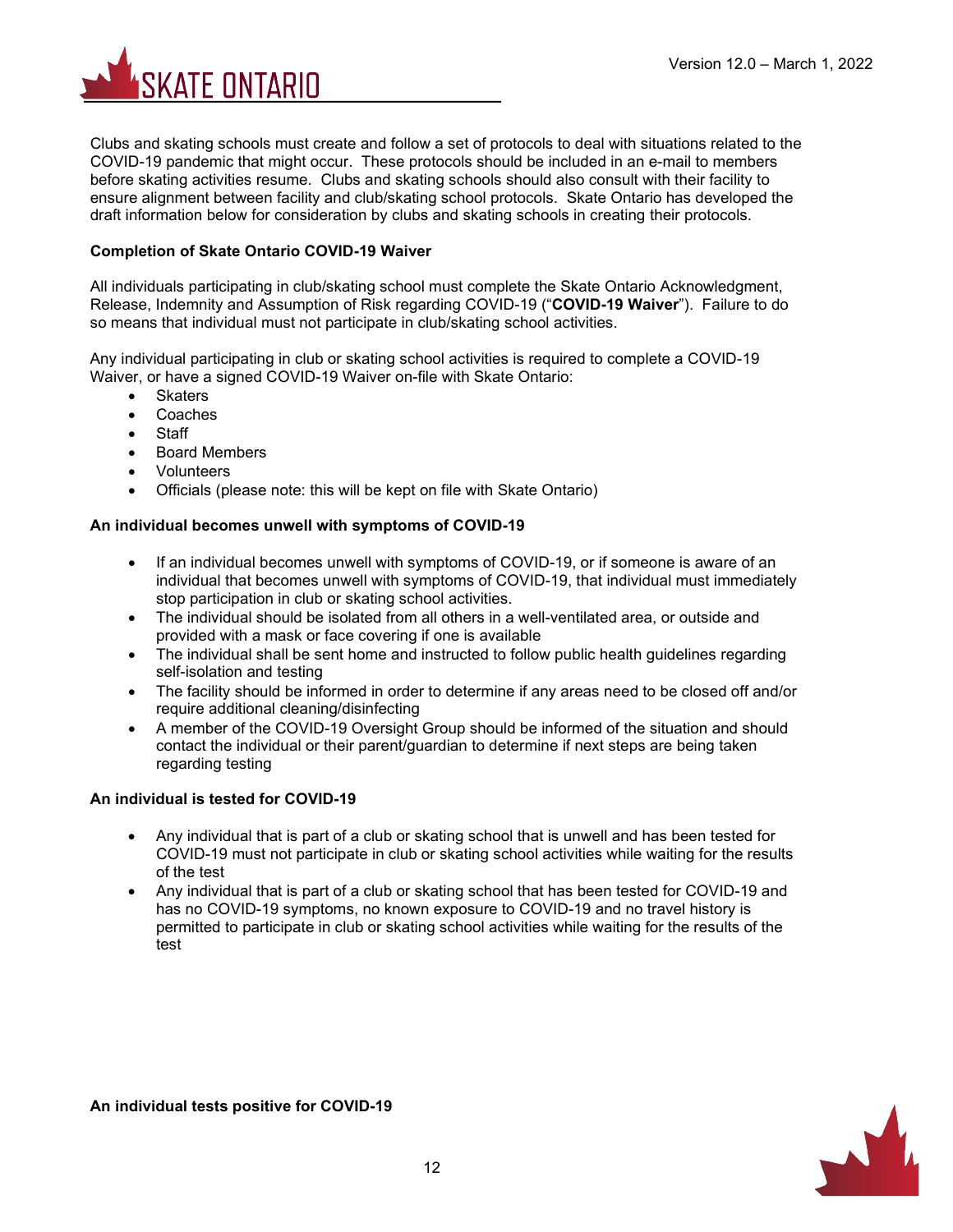**ATE ONTARIC** 

- If an individual tests positive for COVID-19, they should inform a member of the club/skating school COVID-19 Oversight Group
- Any club/skating school members who were in close contact with the individual should follow public health guidelines regarding self-isolation and testing
- It is recommended to also inform all club/skating school members of a positive COVID-19 result within the club/skating school setting
- The club/skating school should inform and work with the facility in the case of a positive COVID-19 result and determine if any additional cleaning/disinfecting should be performed as per the facility's guidelines
- The club/skating school will inform Skate Ontario of a positive COVID-19 diagnosis by emailing [clubsupportservices@skateontario.org](mailto:clubsupportservices@skateontario.org)

#### **Return to club/skating activities following illness or exposure to COVID-19**

- Individuals must follow all public health and facility guidelines with respect to returning to club/skating school activities following an illness or exposure to COVID-19
- If a COVID-19 test was negative and there was no known exposure to COVID-19, the individual may return to club/skating school activities once they no longer have any symptoms of COVID-19 for at least 24 hours
- If a COVID-19 test was negative but there was a known exposure to COVID-19, the individual may only return to club/skating school activities once they have completed the period of selfisolation as advised by their local public health unit.

#### **Return to club/skating activities following COVID-19**

• Following a positive COVID-19 test, an individual must follow all public health guidelines regarding return to activities.

#### **Modification/restriction/postponing or canceling of club/skating school activities**

- Based on the evolving COVID-19 pandemic, the club/skating school must be prepared to follow public health, municipal/provincial government and sport recommendations regarding modifying/restricting/postponing or canceling activities
- Clubs should establish a program cancelation policy if one does not exist already
- Clubs/skating school members should be informed as soon as possible of any modifications/restrictions or cancelations
- Clubs/skating schools must keep any modifications and restrictions in place until advised that it is safe to resume activities by public health, government or sport officials



**Public Health Guidelines**